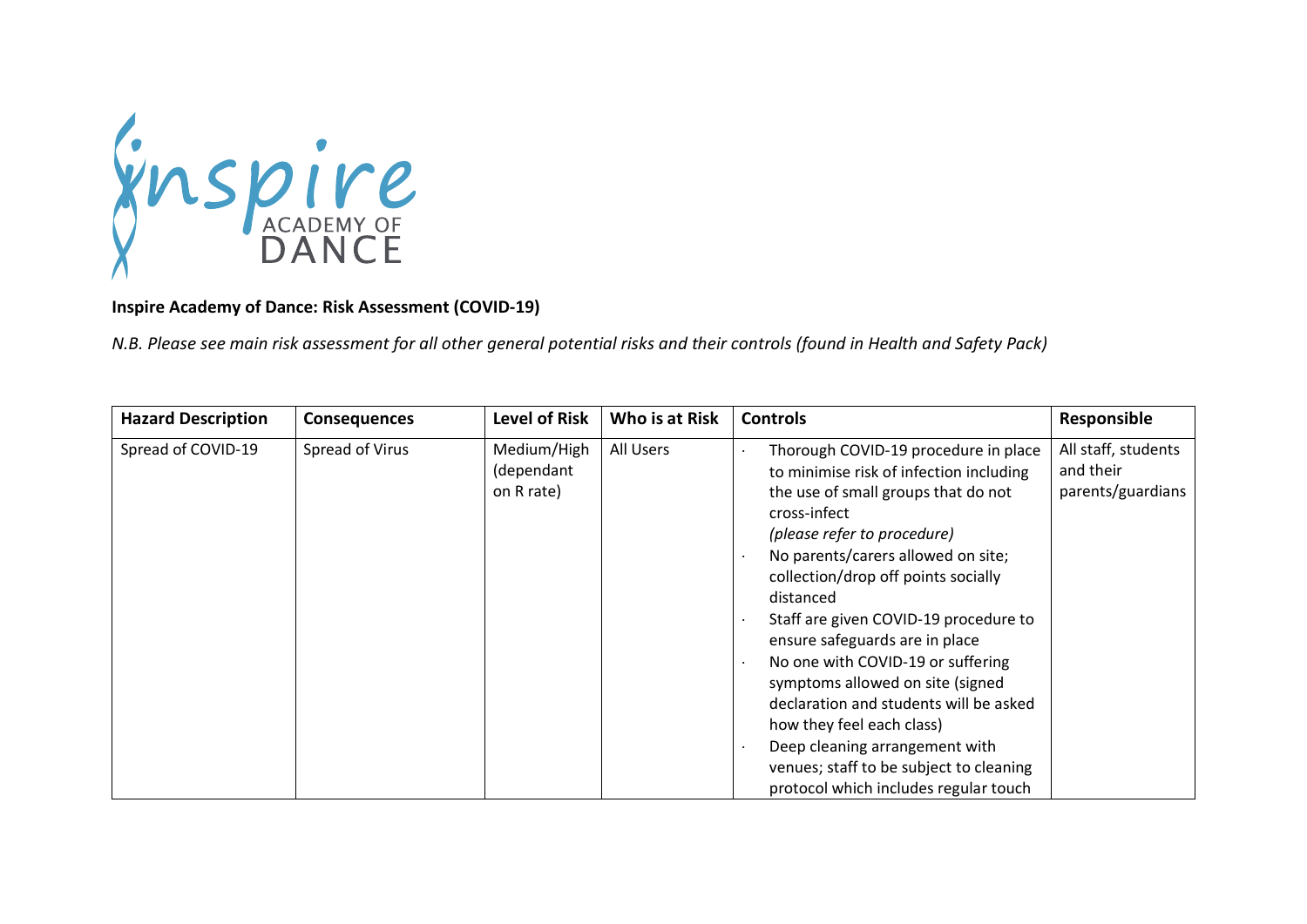|                                              |                 |     |           | points, bathrooms and deeper<br>changeover cleaning<br>Use of larger spaces and outdoor areas<br>for activities<br>All indoor spaces used well ventilated<br>All equipment either bought and used<br>for one group alone, or thoroughly<br>cleaned between groups by staff                                                                                                                                                                                                                                                                                                                                                             |
|----------------------------------------------|-----------------|-----|-----------|----------------------------------------------------------------------------------------------------------------------------------------------------------------------------------------------------------------------------------------------------------------------------------------------------------------------------------------------------------------------------------------------------------------------------------------------------------------------------------------------------------------------------------------------------------------------------------------------------------------------------------------|
| Students not following<br>COVID-19 Procedure | Spread of Virus | Low | All Users | All staff, students<br>Student's fully briefed on new 'rules'<br>and their<br>they must follow both before joining<br>parents/guardians<br>and upon arrival at site<br>Students who are continually unable to<br>follow procedure asked to leave course<br>Child-friendly posters and images<br>which remind students of new<br>procedures (i.e. catch it, kill it, bin it.<br>Social distancing. Hand washing etc)<br>Individual assessments and monitored<br>'trials' for any children with individual<br>support needs that may result in<br>breaking social distancing (i.e.<br>potentially violent children and SEND<br>students) |
| Teachers not following<br>COVID-19 Procedure | Spread of Virus | Low | All Users | Staff and<br>Teachers fully briefed on procedure<br>before course begins and every day<br>Management<br>Management staff constantly ensure<br>procedure is followed, and                                                                                                                                                                                                                                                                                                                                                                                                                                                               |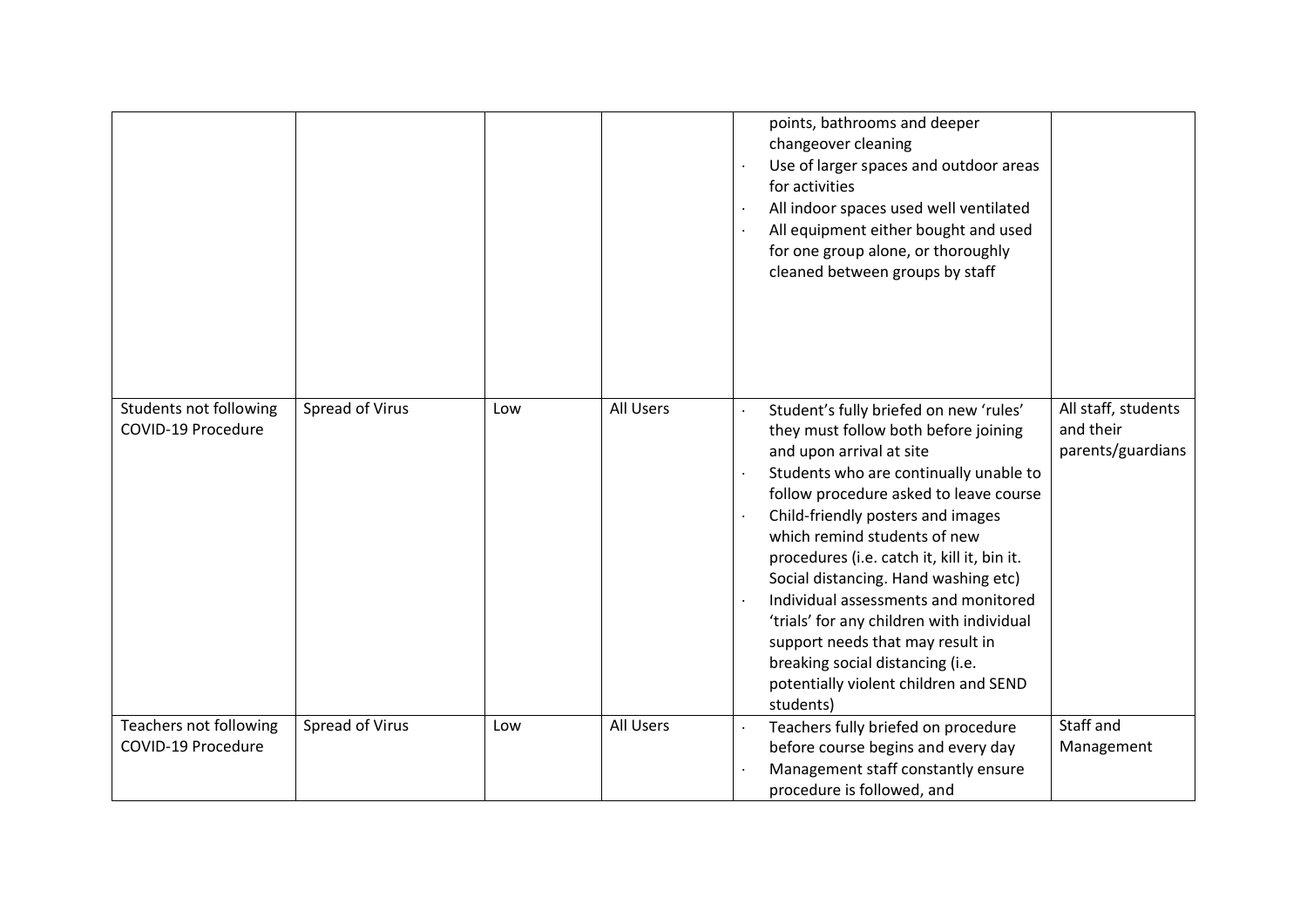|                                                                                             |                 |                                         |           | contingency plans for teachers who<br>struggle to uphold procedure.<br>Teachers must keep meticulous logs<br>of, and be forthcoming regarding<br>teaching within other settings so that<br>Inspire Academy of Dance can make<br>informed decisions regarding their<br>suitability to teach.                                                                                                           |
|---------------------------------------------------------------------------------------------|-----------------|-----------------------------------------|-----------|-------------------------------------------------------------------------------------------------------------------------------------------------------------------------------------------------------------------------------------------------------------------------------------------------------------------------------------------------------------------------------------------------------|
| Spread of COVID-19<br>through Physical<br>Activity including dance<br>and high-energy games | Spread of Virus | Medium/High<br>(dependant<br>on R rate) | All Users | Staff and<br>Government advice to prioritise<br>outdoor physical activity<br>Management<br>Adhering to government gym guidance<br>that allows 100ft <sup>2</sup> per person in<br>settings<br>Increased Social distancing measures<br>implemented (2m+) or mitigate risk by<br>using masks, bubbles or screens.<br>Regular rest and water breaks<br>controlling students heart rates and<br>breathing |
| Spread of COVID-19<br>through Singing                                                       | Spread of Virus | Medium/High<br>(dependant<br>on R rate) | All Users | Staff and<br>Government advice to avoid all singing<br>and chanting<br>Management<br>No singing permitted on site                                                                                                                                                                                                                                                                                     |
| Spread of COVID-19<br>through Drama<br>Activity/Shouting                                    | Spread of Virus | Medium/High<br>(dependant<br>on R rate) | All Users | Staff and<br>Government advice to avoid all activity<br>that increases speaking voice above a<br>Management<br>normal volume<br>Projection within drama not<br>encouraged<br>Games that result in volume increase<br>$\cdot$<br>from children will calmed down<br>Teachers who must project to teach<br>must do so outside (dance) or if<br>indoors must increase social distancing                   |